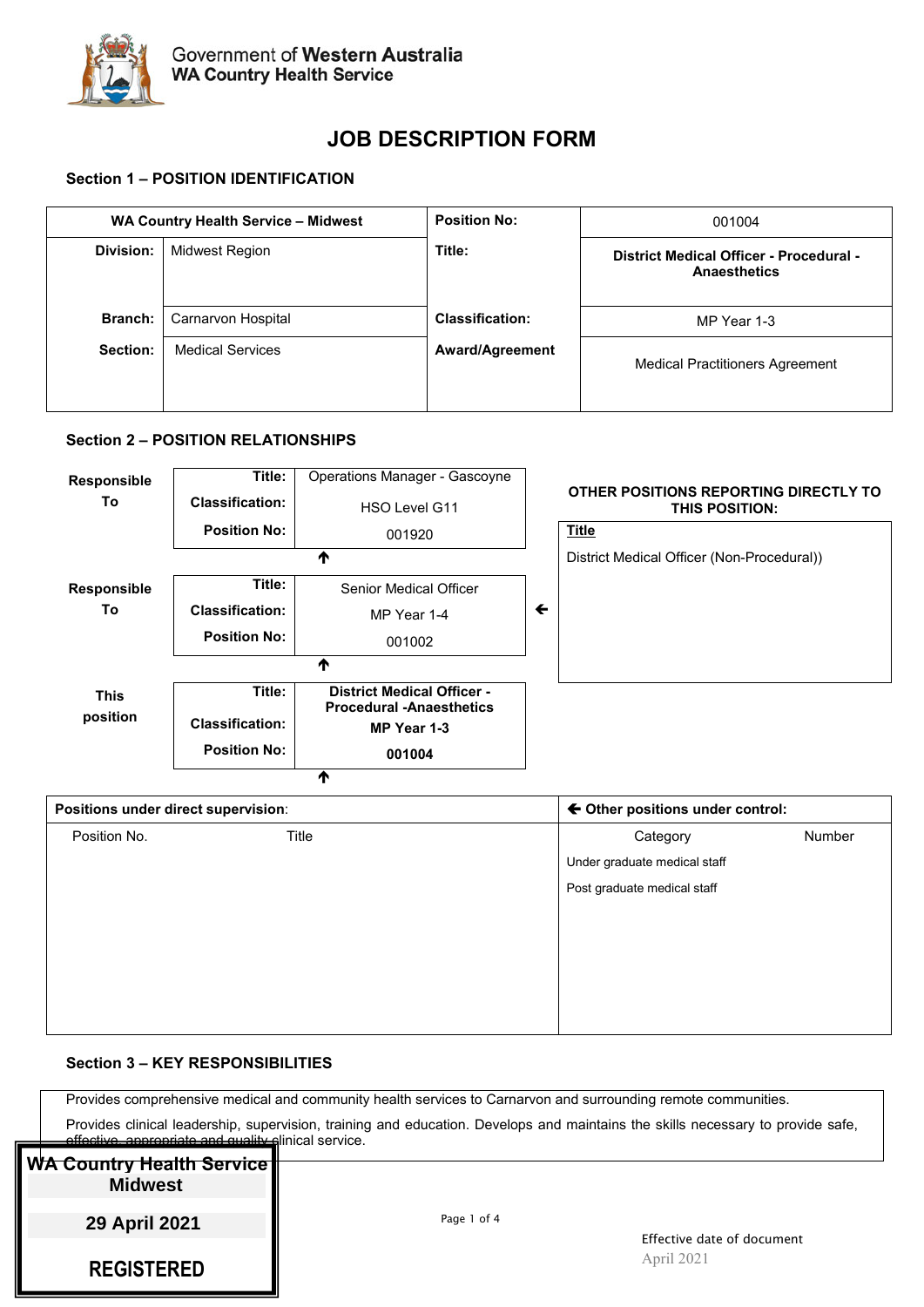| <b>TITLE</b> | <b>District Medical Officer - Procedural -</b><br>Anaesthetics | <b>POSITION NO</b>    | 001004      |
|--------------|----------------------------------------------------------------|-----------------------|-------------|
|              |                                                                | <b>CLASSIFICATION</b> | MP Year 1-3 |



The WA Country Health Service (WACHS) is the largest country health system in Australia and one of the biggest in the world, providing health services to over half a million people, including over 50,000 Aboriginal people, over a vast two and a half million square kilometres area.

WA Country Health Service hospitals handle almost as many births as the State's major maternity hospital – and 40% of the State's emergency presentations. The range of health State's emergency presentations. services provided include acute inpatient and emergency care, population and public health, mental health, Aboriginal health, aged care and includes increasing number of services provided by telehealth video-conferencing.

Our dedicated and committed staff work hard to fulfil our vision of Healthier country communities through partnerships and innovation*,* to deliver health services that support the health and well-being of individuals and communities in rural and remote Western Australia.

#### **OUR MISSION**

To deliver and advance high quality care for country WA communities

# **OUR VISION**

To be a global leader in rural and remote healthcare

#### **OUR STRATEGIC PRIORITIES**

*Caring for our patients -* Providing safe, patient-centred care, ensuring the needs of our patients are at the core of everything we do

*Addressing disadvantage and inequity -* Delivering focussed and accessible services for those who need it most **Building healthy, thriving communities** - Supporting country people to be as healthy as they can be and continuing to play our part in the economic and social viability of country communities

*Delivering value and sustainability -* Ensuring that the services we provide are sustainable and we are transparent about our performance

*Enabling our staff* - Supporting our staff to deliver great care, empowering them to learn, grow, innovate and lead

*Leading innovation and technology* - Embracing innovation and technology to create a safer, more connected and equitable health system

*Collaborating with our partners* - Partnering to deliver more integrated services that improve patient outcomes and experience, giving consumers more choice and control

#### **OUR VALUES**

*Community* – We live and work in country communities. We are invested in the health, wellness and viability of country communities and the vibrancy, diversity and future of country WA.

*Compassion* – We are inclusive, respectful, and considerate. We care deeply about the people in our care and country communities.

*Quality* – We provide safe, high-quality care, constantly striving to innovate, improve and achieve trust in our care. *Integrity* – We bring honesty, collaboration and professionalism to everything that we do.

*Equity* – We are passionate about fairness in healthcare for all Western Australians, especially the most vulnerable and disadvantaged people and communities.

*Curiosity* – We continually enquire and seek to understand, using the best evidence, insight and research to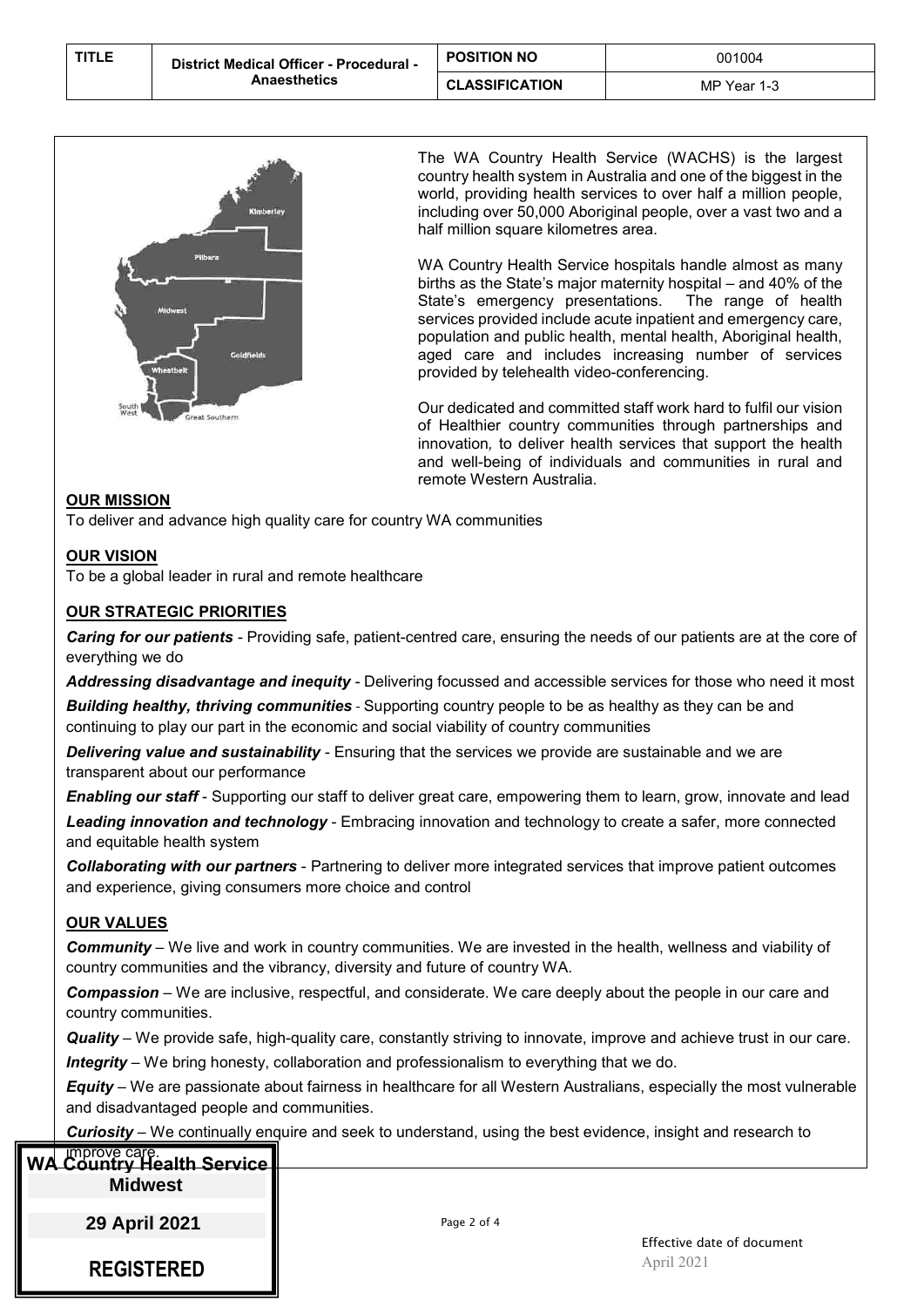| <b>TITLE</b> | <b>District Medical Officer - Procedural -</b><br>Anaesthetics | <b>POSITION NO</b>    | 001004      |  |
|--------------|----------------------------------------------------------------|-----------------------|-------------|--|
|              |                                                                | <b>CLASSIFICATION</b> | MP Year 1-3 |  |

#### **Section 4 – STATEMENT OF DUTIES**

| Duty No.    | <b>Details</b><br>Freq.                                                                                                                                                                                                                                                                                                                                                                                                                                                                            |  | $\%$ |
|-------------|----------------------------------------------------------------------------------------------------------------------------------------------------------------------------------------------------------------------------------------------------------------------------------------------------------------------------------------------------------------------------------------------------------------------------------------------------------------------------------------------------|--|------|
| 1.0         | <b>CLINICAL DUTIES</b>                                                                                                                                                                                                                                                                                                                                                                                                                                                                             |  |      |
| 1.1<br>1.2  | Performs screening assessment, treatment and referral of patients/clients in accordance with<br>WACHS Midwest policy procedure, protocols and Site Instructions.<br>Provides clinical services in a culturally appropriate and sensitive manner.                                                                                                                                                                                                                                                   |  |      |
| 1.3         | Provides anaesthetic procedures commensurate with level of skills and experience.                                                                                                                                                                                                                                                                                                                                                                                                                  |  |      |
| 1.4         | Provides emergency services commensurate with level of skills and experience.                                                                                                                                                                                                                                                                                                                                                                                                                      |  |      |
| 1.5         | Provides general outpatient and General Practitioner service at Carnarvon Hospital.                                                                                                                                                                                                                                                                                                                                                                                                                |  |      |
| 1.6         | Manages the care of patients admitted to Carnarvon Hospital, consulting with specialist                                                                                                                                                                                                                                                                                                                                                                                                            |  |      |
| 1.7         | Medical Practitioners as appropriate.<br>Provides an on-call service to Carnarvon Hospital for inpatients and emergency department,                                                                                                                                                                                                                                                                                                                                                                |  |      |
| 1.8         | including nights and weekends.<br>Supports Nursing, Allied Health staff and Aboriginal Health Workers in delivery of health care.                                                                                                                                                                                                                                                                                                                                                                  |  |      |
| 1.9         | Supervises undergraduate and post graduate medical staff as required.                                                                                                                                                                                                                                                                                                                                                                                                                              |  |      |
| 1.10        | Ensures timely and legible completion of documentation including discharge summaries and                                                                                                                                                                                                                                                                                                                                                                                                           |  |      |
|             | medication orders.                                                                                                                                                                                                                                                                                                                                                                                                                                                                                 |  |      |
| 1.11<br>2.0 | Perform clinics and provide services in remote area clinics and at Coral Bay Community<br>Clinic and Exmouth.<br><b>ADMINISTRATIVE DUTIES</b>                                                                                                                                                                                                                                                                                                                                                      |  |      |
| 2.1         | Communicates and works collaboratively with the SMO and Nursing staff to ensure a                                                                                                                                                                                                                                                                                                                                                                                                                  |  |      |
|             | multidisciplinary approach to patient care.                                                                                                                                                                                                                                                                                                                                                                                                                                                        |  |      |
| 2.2         | Attends to medical legal issues including completion of reports that arise concerning patients<br>that have been under their care.                                                                                                                                                                                                                                                                                                                                                                 |  |      |
| 2.3         | Ensures completion of AIMS incident notification for clinical incidents and provides advice to<br>SMO about these.                                                                                                                                                                                                                                                                                                                                                                                 |  |      |
| 2.4         | Advises SMO about complaints received and provide timely response to those pertaining to<br>themselves.                                                                                                                                                                                                                                                                                                                                                                                            |  |      |
| 2.5         | Reports notifiable diseases promptly to Midwest Population Health Unit.                                                                                                                                                                                                                                                                                                                                                                                                                            |  |      |
| 2.6         | Reports to SMO any identified clinical and corporate risks including local environmental<br>hazards.                                                                                                                                                                                                                                                                                                                                                                                               |  |      |
| 2.7         | Ensures adherence to WACHS Midwest Corporate policies and procedures.                                                                                                                                                                                                                                                                                                                                                                                                                              |  |      |
| 2.8<br>3.0  | Participates in performance development sessions conducted by SMO and provides current<br>evidence of college Continuing Medical Education (CME).<br><b>QUALITY IMPROVEMENT</b>                                                                                                                                                                                                                                                                                                                    |  |      |
| 3.1         | Participates in peer review and morbidity/mortality processes including attending meetings as<br>rostered.                                                                                                                                                                                                                                                                                                                                                                                         |  |      |
| 3.2         | Participates in quality improvement activities at Carnarvon Hospital as required.                                                                                                                                                                                                                                                                                                                                                                                                                  |  |      |
| 3.3         | Conducts clinical audit and patient medical record audit as required.                                                                                                                                                                                                                                                                                                                                                                                                                              |  |      |
| 3.4         | Participates in the ACHS Accreditation process.                                                                                                                                                                                                                                                                                                                                                                                                                                                    |  |      |
| 4.0         | <b>EDUCATION</b>                                                                                                                                                                                                                                                                                                                                                                                                                                                                                   |  |      |
| 4.1         | Attends/completes mandatory education sessions as required by WACHS Midwest as<br>outlined in Orientation information.                                                                                                                                                                                                                                                                                                                                                                             |  |      |
| 4.2         | Ensures regular attendance at ALS, APLS, EMST training courses as required.                                                                                                                                                                                                                                                                                                                                                                                                                        |  |      |
| 4.3         | Identifies education needs and priorities self-learning activities to maintain skills<br>commensurate with tole, professional development requirements and fulfilment of Health<br>Department of WA strategy and priorities.                                                                                                                                                                                                                                                                       |  |      |
| 4.4         | Provides regular formal and informal teaching for undergraduate and post graduate medical,<br>nursing, allied health staff and Aboriginal Health Workers and colleagues.                                                                                                                                                                                                                                                                                                                           |  |      |
| 4.5         | Performs on-site teaching services for community environmental health workers.                                                                                                                                                                                                                                                                                                                                                                                                                     |  |      |
| 5.0         | <b>OTHER</b>                                                                                                                                                                                                                                                                                                                                                                                                                                                                                       |  |      |
| 5.1         | Other duties as directed by Line Manager or their delegate.                                                                                                                                                                                                                                                                                                                                                                                                                                        |  |      |
|             | The occupant of this position will be expected to comply with and demonstrate a positive commitment to the<br>WACHS values and the highest achievement in demonstrating positive commitment to Equal Employment<br><del>, Cocupational S</del> pfety & Health, Public Sector Standards, Code of Conduct, Code of Ethics, Quality<br>WA CourrivenHearthfSeneviceNanagement, Customer Focus, Disability Services Act and Confidentiality throughout<br>the course of their duties.<br><b>Midwest</b> |  |      |
|             |                                                                                                                                                                                                                                                                                                                                                                                                                                                                                                    |  |      |
|             | 29 April 2021<br>Page 3 of 4<br>Effective date of document                                                                                                                                                                                                                                                                                                                                                                                                                                         |  |      |
|             | April 2021<br><b>REGISTERED</b>                                                                                                                                                                                                                                                                                                                                                                                                                                                                    |  |      |